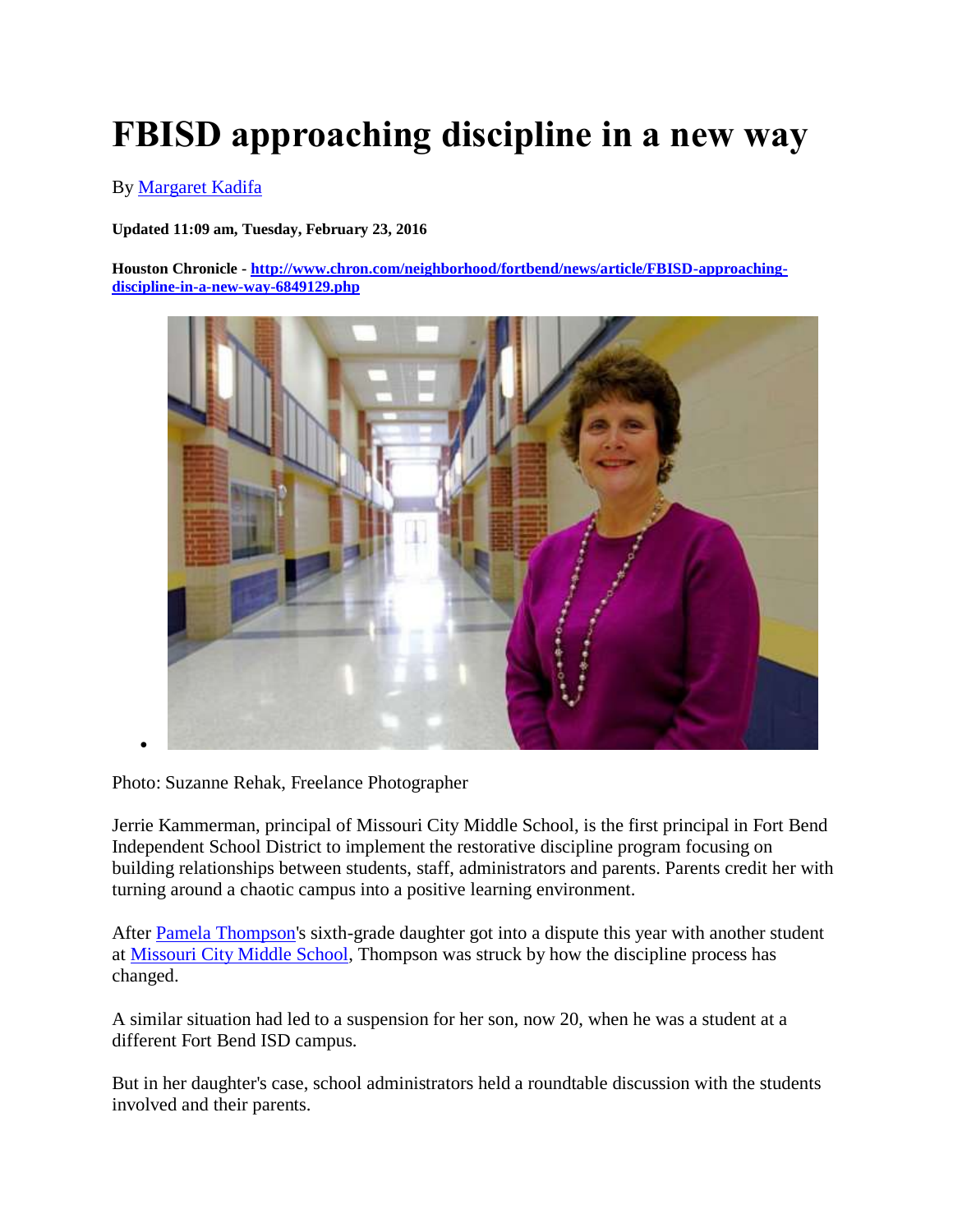Thompson said the administrators "engaged in trying to find out the story behind what occurred.

"It was great," she added.

Until several years ago, a misbehaving student was typically removed from the classroom, Principal [Jerrie Kammerman](http://www.chron.com/search/?action=search&channel=neighborhood%2Ffortbend%2Fnews&inlineLink=1&searchindex=gsa&query=%22Jerrie+Kammerman%22) said.

The suspensions didn't stop students from acting out at school.

In the 2013-14 school year, 186 fights were documented on campus and 1,789 discipline referrals were issued in the first semester for the school, which had an enrollment of about 1,200.

"I don't want to create a picture of absolute chaos when I got here, but it was a campus in need," said Kammerman, who took over as principal in the spring of 2014 after being the principal at Fort Bend ISD's [First Colony Middle School](http://www.chron.com/search/?action=search&channel=neighborhood%2Ffortbend%2Fnews&inlineLink=1&searchindex=gsa&query=%22First+Colony+Middle+School%22) in Sugar Land. "I got here in February, and it took me until May to have a fight-free day."

That spring, Kammerman attended a presentation at a conference on an alternative way to handle discipline, something that aligned with her philosophy, Kammerman said. Called restorative discipline, it was focused on preventing poor behavior instead of punishing it. Hoping the techniques would prevent fist fights between students, Kammerman decided to use them when she and other administrators interacted with students.

The results were startling.

"Restorative discipline has really shifted the mind-set and the culture of our campus," Kammerman told Fort Bend ISD trustees in January. "It truly has."

## *Fewer fights reported*

During the 2014-15 school year, a 27 percent reduction occurred in fights at Missouri City, down to 136.

This school year, all teachers at the school have started using its techniques in classrooms. As of January, there had only been 27 fights.

At roughly the same time as Kammerman was learning about restorative discipline, Fort Bend ISD officials were independently planning to implement the method in sixth-grade at almost every district middle school.

The district has been trying to find ways of addressing misbehavior without removing students from the classroom since 2012, when Fort Bend ISD's disproportionate disciplining of some groups of minority students sparked the U.S. Department of Education's [Office of Civil Rights](http://www.chron.com/search/?action=search&channel=neighborhood%2Ffortbend%2Fnews&inlineLink=1&searchindex=gsa&query=%22Office+of+Civil+Rights%22) to begin a compliance review. According to a U.S. Department of Education spokesman, the investigation is ongoing.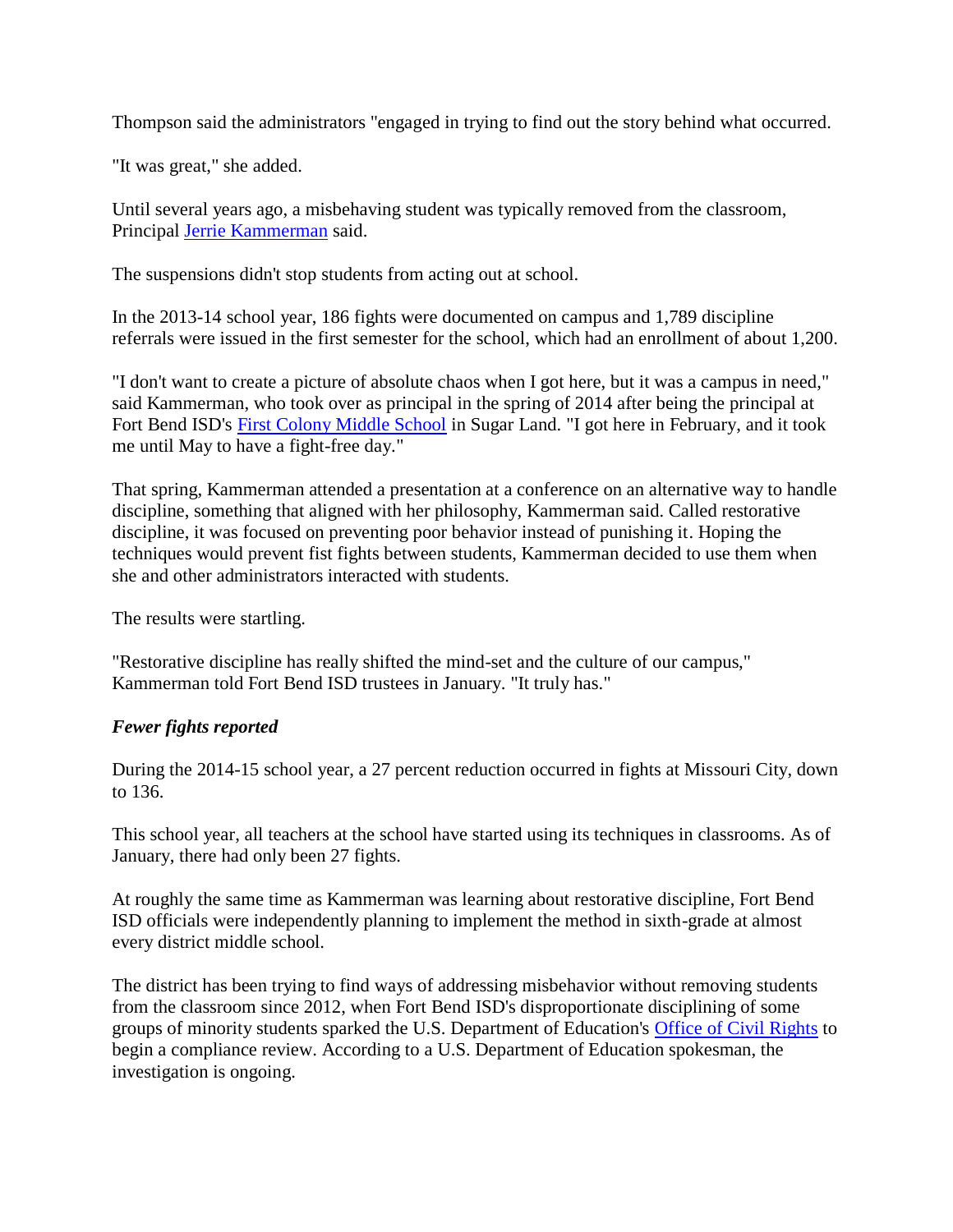"Fort Bend ISD came to us and said, 'Look, we know we're in trouble. We want to put this into our schools," said [Marilyn Armour,](http://www.chron.com/search/?action=search&channel=neighborhood%2Ffortbend%2Fnews&inlineLink=1&searchindex=gsa&query=%22Marilyn+Armour%22) a professor in the [University of Texas at Austin'](http://www.chron.com/search/?action=search&channel=neighborhood%2Ffortbend%2Fnews&inlineLink=1&searchindex=gsa&query=%22University+of+Texas+at+Austin%22)s [School of](http://www.chron.com/search/?action=search&channel=neighborhood%2Ffortbend%2Fnews&inlineLink=1&searchindex=gsa&query=%22School+of+Social+Work%22)  [Social Work](http://www.chron.com/search/?action=search&channel=neighborhood%2Ffortbend%2Fnews&inlineLink=1&searchindex=gsa&query=%22School+of+Social+Work%22) and the director of the university's [Institute for Restorative Justice](http://www.chron.com/search/?action=search&channel=neighborhood%2Ffortbend%2Fnews&inlineLink=1&searchindex=gsa&query=%22Institute+for+Restorative+Justice%22) and Restorative Dialogue.

Armour founded the institute in 2008 to help agencies and organizations implement restorative discipline.

This school year, Fort Bend ISD put restorative discipline in place for sixth-grade students at 12 of the district's other 13 middle schools.

Derived from practices originally used in the criminal justice system, restorative discipline focuses on building relationships and fostering a better school climate to prevent students from acting out.

When students do misbehave, instead of focusing on punishment, authority figures try to understand why a student did so and work with that student to prevent a recurrence. The method can be extended beyond just student and staff relationships to interactions between teachers, principals and parents.

The approach has been in use in public schools in states ranging from Minnesota to California for years, but gained attention in Texas after it helped turn around a struggling San Antonio middle school in 2012.

## *State funds grant*

Last February, a \$521,000 grant from the [Texas Education Agency](http://www.chron.com/search/?action=search&channel=neighborhood%2Ffortbend%2Fnews&inlineLink=1&searchindex=gsa&query=%22Texas+Education+Agency%22) provided funding for Armour and the institute to administer free training on restorative discipline to public school districts across Texas.

Fort Bend ISD staff, including middle school principals and counselors, attended six multiday trainings sessions conducted by the Institute for Restorative Justice and Restorative Dialogue in restorative discipline techniques between March and August of 2015, one of which was funded by the TEA's grant.

In August, Fort Bend ISD administrators conducted separate trainings for bus drivers, teachers, cafeteria managers and middle school police officers.

The district's middle school administrators use the techniques when a sixth-grade student receives a disciplinary referral.

Instead of approaching the issue by trying to find out who broke the rules and then punish the student, administrators now ask students why they acted out, how it affected the people around them and what they can do to solve the problem, said [Dawn Carlson,](http://www.chron.com/search/?action=search&channel=neighborhood%2Ffortbend%2Fnews&inlineLink=1&searchindex=gsa&query=%22Dawn+Carlson%22) the district's director of student affairs.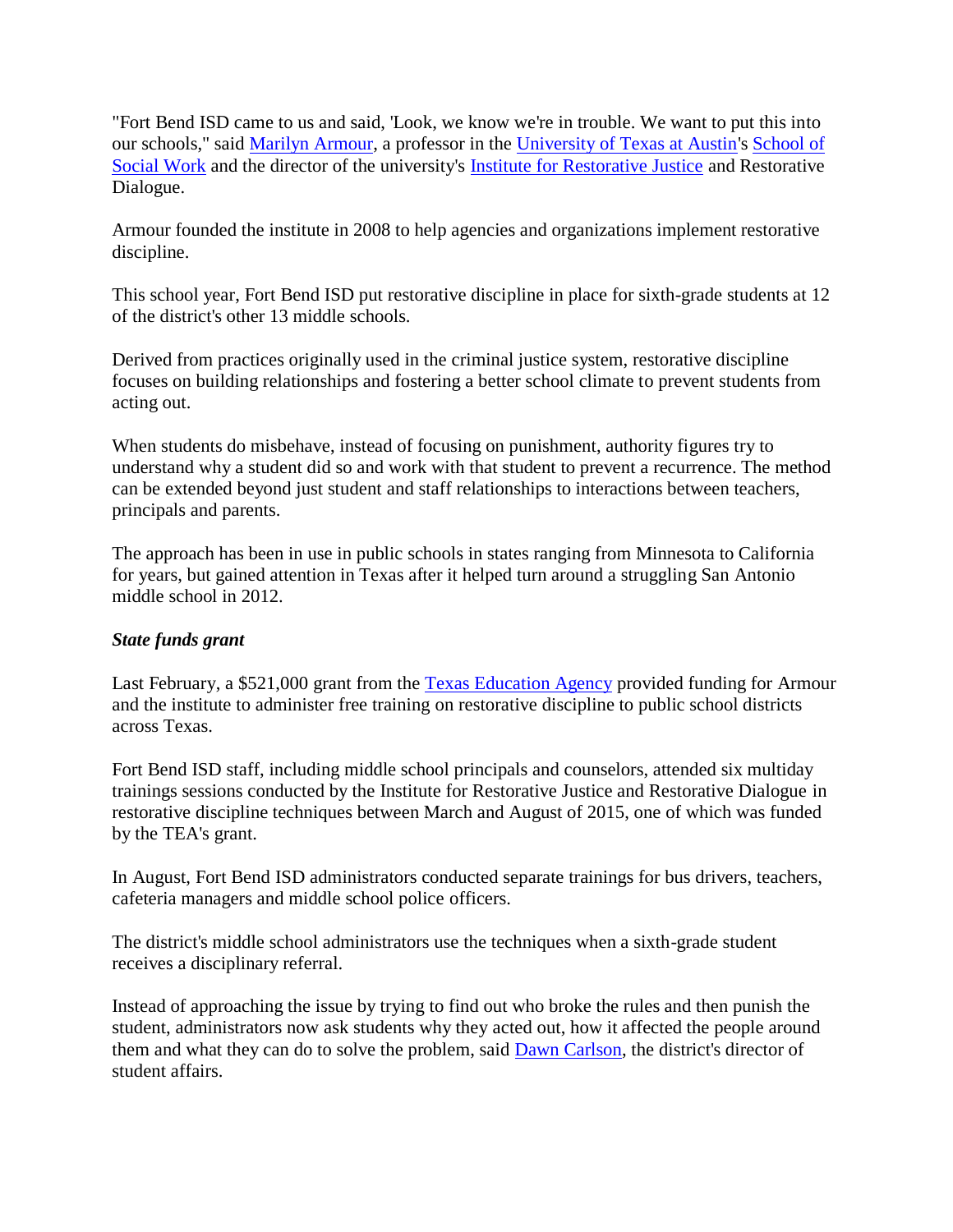This often happens in what's called a circle - where the affected individuals meet and talk through the problem - just like what happened to Thompson's daughter.

"When we think about teaching kids we always think about teaching them academics, but we don't always think about teaching them behavior," Carlson said. "We don't think about how to teach them to respond in a certain situation if they get frustrated, if they get angry, if someone says something to them."

Since 2012, the district has seen disciplinary referrals drop across grade levels.

Since the 2012-13 and the 2014-15 school years, the number of in-school suspensions, in which a student is removed from the classroom but stays at school, dropped by more than half, from 8,642 to 4,170 at the high school level and by 3,772, from 7,243 to 3,471, at the middle school level. Its out-of-school suspensions, when a student is removed from the campus for up to three days, also dropped during the period, from 3,181 suspensions at the high school level to 2,152 and from 2,609 at the middle school level to 2,073.

Superintendent [Charles Dupre](http://www.chron.com/search/?action=search&channel=neighborhood%2Ffortbend%2Fnews&inlineLink=1&searchindex=gsa&query=%22Charles+Dupre%22) attributes this drop to the district's increased awareness about overdisciplining its students. But, he added, restorative discipline has emerged as an important tool.

"The real difference has come from just looking at data regularly and having regular conversations about student discipline," Dupre said. "We're obligated to provide every student a high-quality education, and we're not doing that if we're suspending them."

## *McAuliffe to be next*

The only Fort Bend ISD middle school that didn't meet Texas Education Agency standards and that had more disciplinary referrals than Missouri City Middle School, is [Christa McAuliffe](http://www.chron.com/search/?action=search&channel=neighborhood%2Ffortbend%2Fnews&inlineLink=1&searchindex=gsa&query=%22Christa+McAuliffe%22) in Missouri City.

McAuliffe is also the district's only middle school where restorative discipline was not in place this year for sixth grade.

Because there were other changes happening at that school related to improving its academics, the district thought that it would be overwhelming to add another program to the campus, Dupre said.

He now regrets this choice.

"I think they would have benefited," Dupre said.

The district is planning to implement restorative discipline at McAuliffe and in seventh grades at all middle schools next year, and likely eighth grade or high school levels in the third year, district spokesperson Amanda Bubela said.